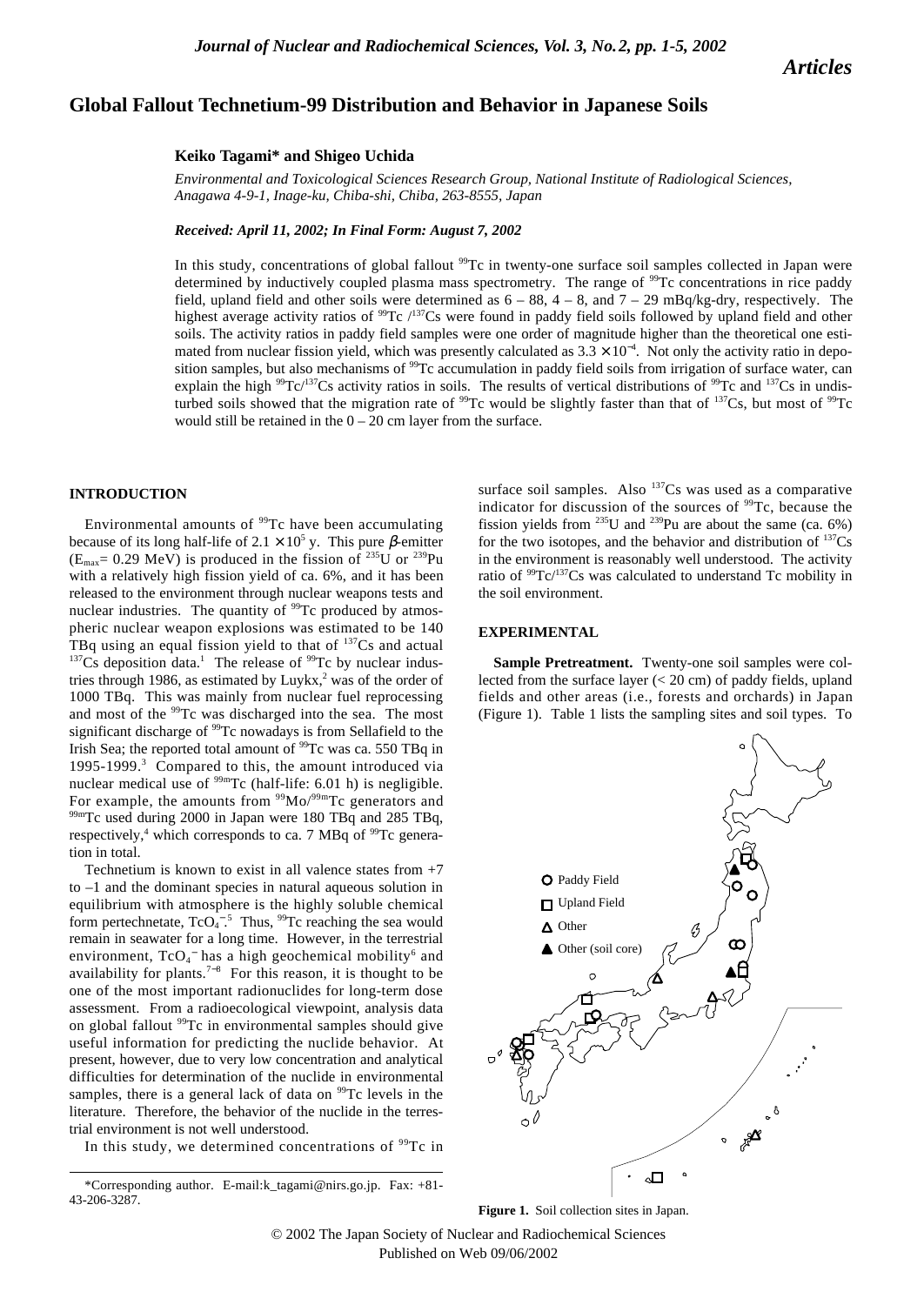**TABLE 1: Sampling Sites, Types, and Some Characteristics of the Soil Samples**

| Sample | Sampling site                        | Soil type        | pH   | <b>CEC</b> | AEC                       |        | $Ex.-K2O$ $Ex.-CaO$ | Act.-Al | Act.-Fe | Total-C | $Org.-C$ | Total-N |
|--------|--------------------------------------|------------------|------|------------|---------------------------|--------|---------------------|---------|---------|---------|----------|---------|
| code   | Prefecture/City or Town (FAO/UNESCO) |                  |      |            | $(meq/100g)$ $(meq/100g)$ | (g/kg) | (g/kg)              | (g/kg)  | (g/kg)  | (% )    | (% )     | (% )    |
| $P-15$ | Ibaraki / Mito                       | <b>Fluvisols</b> | 5.47 | 9.0        | < 0.05                    | 0.14   | 1.18                | 4.5     | 9.5     | 2.40    | 2.16     | 0.26    |
| $P-16$ | Hiroshima / Fukuyama                 | <b>Fluvisols</b> | 5.95 | 11.0       | < 0.05                    | 0.24   | 1.76                | 0.9     | 4.2     | 1.46    | 1.37     | 0.15    |
| $P-18$ | Saga / Imari                         | Cambisols        | 6.06 | 16.0       | < 0.05                    | 0.14   | 2.59                | 2.4     | 7.4     | 2.24    | 2.06     | 0.23    |
| $P-22$ | Saga / Kawazoe                       | <b>Fluvisols</b> | 6.42 | 23.5       | < 0.05                    | 0.22   | 4.56                | 1.6     | 6.0     | 2.42    | 2.00     | 0.19    |
| $P-28$ | Akita / Omagari                      | <b>Fluvisols</b> | 5.92 | 18.4       | < 0.05                    | 0.30   | 3.60                | 2.2     | 4.2     | 1.87    | 1.84     | 0.16    |
| $P-30$ | Aomori / Misawa                      | Andosol          | 6.70 | 36.5       | 0.10                      | 0.19   | 2.89                | 39.8    | 22.0    | 9.48    | 8.92     | 0.59    |
| $P-32$ | Iwate / Morioka                      | Andosol          | 6.28 | 27.4       | 0.17                      | 0.16   | 2.88                | 65.1    | 36.0    | 6.66    | 6.64     | 0.56    |
| $P-36$ | Fukushima / Koriyama                 | Cambisols        | 6.31 | 9.6        | 0.82                      | 0.08   | 1.92                | 3.6     | 9.8     | 0.32    | 0.32     | 0.05    |
| P-38   | Fukushima / Koriyama                 | <b>Fluvisols</b> | 6.36 | 15.4       | 0.10                      | 0.19   | 2.42                | 2.8     | 12.8    | 1.54    | 1.42     | 0.15    |
| $F-21$ | Hiroshima / Fukuyama                 | Cambisols        | 5.36 | 6.0        | 0.09                      | 0.19   | 0.79                | 0.9     | 1.5     | 0.90    | 0.82     | 0.10    |
| $F-23$ | Saga / Chinzei                       | Cambisols        | 5.98 | 14.4       | 0.36                      | 0.83   | 1.74                | 4.0     | 5.7     | 1.26    | 1.15     | 0.12    |
| $F-31$ | Ibaraki / Asahi                      | Andosols         | 6.49 | 13.2       | 0.14                      | 0.57   | 2.42                | 43.2    | 28.3    | 2.81    | 2.74     | 0.25    |
| $F-39$ | Aomori / Kamikita                    | Andosols         | 5.73 | 28.2       | 0.1                       | 1.32   | 3.46                | 30.2    | 18.0    | 4.35    | 4.17     | 0.4     |
| $F-43$ | Shimane / Yokota                     | Cambisols        | 6.01 | 6.2        | 0.10                      | 0.23   | 1.30                | 0.8     | 4.6     | 1.60    | 1.53     | 0.13    |
| $F-47$ | Okinawa / Ishigaki                   | Acrisols         | 8.29 | 15.6       | 0.06                      | 0.27   | 6.19                | 5.4     | 11.7    | 1.11    | 1.00     | 0.13    |
| $O-10$ | Saga / Chinzei                       | Acrisols         | 4.72 | 18.1       | 0.17                      | 0.42   | 0.97                | 4.4     | 4.5     | 1.69    | 1.38     | 0.17    |
| $O-14$ | Ibaraki / Tsukuba                    | Andosols         | 5.14 | 26.2       | 0.43                      | 0.28   | 1.33                | 36.9    | 20.5    | 11.15   | 10.14    | 0.26    |
| $O-24$ | Okinawa / Ginoza-son                 | Acrisols         | 8.28 | 15.0       | 0.31                      | 0.09   | 3.38                | 5.9     | 8.7     | 0.86    | 0.79     | 0.14    |
| $O-34$ | Shizuoka / Gotenba                   | Andosols         | 6.16 | 24.8       | 0.10                      | 0.31   | 4.06                | 37.2    | 42.0    | 5.04    | 5.00     | 0.46    |
| $O-a$  | Fukui / Katsuyama                    |                  |      |            |                           |        |                     |         |         |         |          |         |
| $O-b$  | Akita / Akita                        |                  |      |            |                           |        |                     |         |         |         |          |         |

measure the depth profile of <sup>99</sup>Tc in undisturbed soil, two core samples were collected in Tsukuba (O-14) and Akita (O-b) cities. The samples were air-dried and passed through a 2 mm mesh sieve. Some amounts of the air-dried soil was used for the determination of soil characteristics, such as, pH, cation exchange capacity (CEC), anion exchange capacity (AEC), exchangeable-K2O, exchangeable-CaO, active-Al, active-Fe, total C, organic-C, and total-N. The results are listed in Table 1 as well.

A 100 mL (85 – 140 g) portion of each sample was used for 137Cs determination with a Ge detector (Seiko EG&G Ortec) coupled to a multi-channel analyzer (Seiko EG&G, Model 7800). Decay was corrected to January 1, 2001. For the  $^{99}$ Tc determination, air-dried samples were incinerated for 8 h at 450˚C to decompose organic matter before chemical separation.

**Reagents.** Nitric acid used was ultrapure-analytical grade (Tama Chemicals, AA-100). Deionized water  $(>17 \text{ M}\Omega)$  was obtained from a Milli-Q water system (Millipore Co.). Prepacked columns of Tc-selective chromatographic resin, TEVA (Eichrom Industries, Inc.) were used for separation of Tc. The column was pretreated with 5 mL of 8 M  $HNO<sub>3</sub>$  followed by 10 mL of 0.1 M HNO<sub>3</sub>.

A standard 99Tc solution available from Amersham (TCZ.44) was used for calibrating ICP-MS. A  $95m$ Tc solution (half-life: 61 d) was used as a yield monitor. It was prepared by irradiation of Nb in a cyclotron to avoid any <sup>99</sup>Tc contamination.<sup>9</sup>

**Chemical Separation.** The separation procedure used for  $99$ <sup>T</sup>C determination in soil samples was reported previously,<sup>10</sup> hence, only a brief description of the experimental procedure is given here. Fifty to one hundred g of incinerated soil were thoroughly mixed with a known amount of <sup>95m</sup>Tc. Then, Tc was volatilized in a combustion apparatus for 3 h at 1000˚C and Tc was collected in two vertical traps, each containing 150 mL of deionized water. After heating was completed, this sample was replaced with another  $50 - 100$  g batch of the same incinerated soil sample and the combustion procedure was repeated until the accumulated weight of the treated sample was 200 to 300 g. The volume of trap solution was reduced to approximately 200 mL by evaporation on a hot plate at 100˚C.

Each solution obtained by the above mentioned extraction

procedure was adjusted to  $0.1$  M HNO<sub>3</sub> and passed through a TEVA resin column to separate and concentrate Tc isotopes.<sup>11</sup> Because ICP-MS cannot differentiate between <sup>99</sup>Ru and <sup>99</sup>Tc, it is necessary to remove all Ru from the final sample solution prior to ICP-MS measurement. Ruthenium present in the sample solution is not effectively retained on the TEVA resin. Then, the column was washed with  $2 M HNO<sub>3</sub>$  to remove any remaining traces of Ru. Technetium isotopes were eluted with 5 mL of 8 M HNO<sub>3</sub>. The separation steps completely removed Ru; only  $< 0.1\%$  was found in the 8 M HNO<sub>3</sub> eluate. The eluate containing Tc was evaporated to dryness at lower than 70 $^{\circ}$ C, and the residue was dissolved in 5 mL of 2% HNO<sub>3</sub> for ICP-MS.

**Measurement.** The radiochemical recovery of Tc was determined by comparing the count of <sup>95m</sup>Tc in the sample with that in the standard solution using a NaI (Tl) scintillation counter (Aloka, ARC-380). The <sup>99</sup>Tc content of the sample solution was then determined by ICP-MS (Yokogawa, PMS-2000) with 180 s counting time at mass 99. Total measurement time was approximately 10 minutes per solution. A  $^{99}$ Tc standard solution (Japan Isotope Association,  $NH_4TcO_4$  in 0.1% ammonia solution) was used to determine detection efficiency. To check levels of potential interference elements (e.g., Ru, Mo),  $m/z = 98$ , 101, and 102 were also scanned at the same time.

The average radiochemical recovery of <sup>95m</sup>Tc from the soil samples was  $63 \pm 6\%$  by the present method. The instrumental detection limit for 99Tc by ICP-MS was 0.03 mBq/mL of the sample solution which corresponds to 0.014 mBq/g-dry of soil sample under the operational conditions.

## **RESULTS AND DISCUSSION**

Paddy field soils. The data for concentrations of <sup>99</sup>Tc and <sup>137</sup>Cs in paddy field soils are listed in Table 2. The ranges of  $99$ Tc and  $137$ Cs concentrations are  $6 - 88$  mBq/kg-dry (average: 29 mBq/kg-dry) and  $1.4 - 14$  Bq/kg-dry (average: 6.3 Bq/kgdry), respectively. The concentrations of <sup>99</sup>Tc in paddy field soils are the same level as those we found previously.<sup>12</sup> Then, the concentration of <sup>99</sup>Tc was compared on the basis of several characteristics of the soils. The results are not listed here, but they showed that there is no correlation between <sup>99</sup>Tc concentrations and soil characteristics for paddy field soils. This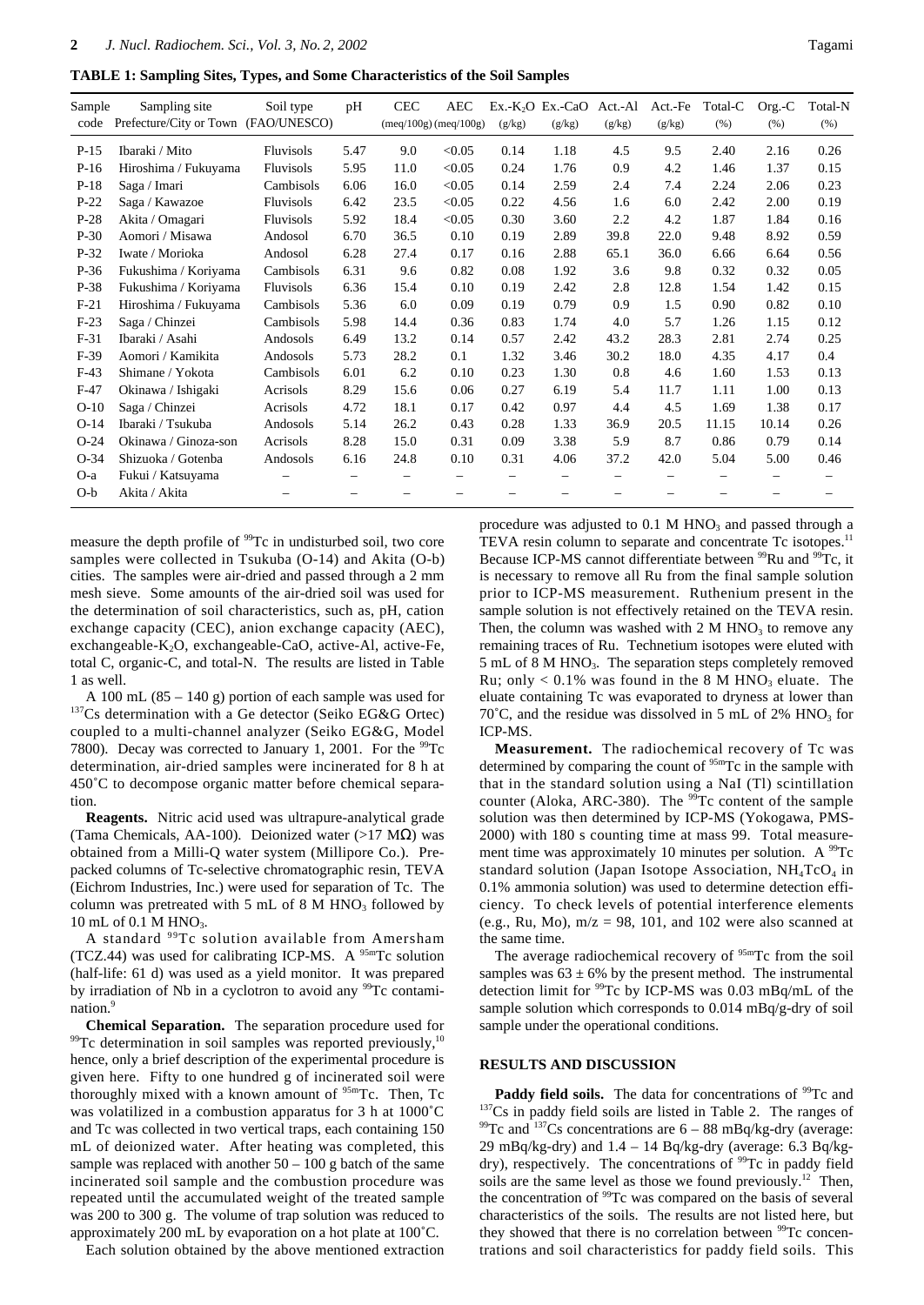**TABLE 2: Concentrations of 137Cs and 99Tc in Paddy Field Soils in Japan on a Dry Weight Basis and Activity Ratio of 99Tc to 137Cs**

| Code   | $137Cs$ (Bq/kg)<br>Decay corrected to 2001.1.1 | $99$ Tc (mBq/kg) | Activity ratio<br>$^{99}$ Tc/ <sup>137</sup> Cs (×10 <sup>-3</sup> ) |
|--------|------------------------------------------------|------------------|----------------------------------------------------------------------|
| $P-15$ | $2.7 + 0.3$                                    | $8.4 + 1.3$      | $3.2 + 0.6$                                                          |
| $P-16$ | $1.4 + 0.7$                                    | $6.1 + 0.5$      | $4.4 + 2.3$                                                          |
| $P-18$ | $14.0 + 0.6$                                   | $88 + 15$        | $6.3 + 1.1$                                                          |
| $P-22$ | $4.1 + 0.4$                                    | $22 \pm 3$       | $5.4 + 0.9$                                                          |
| $P-28$ | $14.0 + 0.5$                                   | $34 + 5$         | $2.4 + 0.4$                                                          |
| $P-30$ | $6.3 + 0.5$                                    | $6.8 + 0.7$      | $1.1 + 0.1$                                                          |
| $P-32$ | $8.4 + 0.5$                                    | $52 + 10$        | $6.2 + 1.3$                                                          |
| P-36   | $1.7 + 0.2$                                    | $12 + 1.7$       | $7.0 + 1.4$                                                          |
| P-38   | $4.2 \pm 0.4$                                  | $29 + 4$         | $7.0 \pm 1.1$                                                        |

Note) Error shows statistical errors in calculation (1 $\sigma$ ).

agrees with our previous results obtained by tracer experiment.<sup>13</sup> We observed that Tc sorption ratios onto soil surface showed no correlation with any soil characteristics after a 3-day contact with the soils. Presumably, immobilization of Tc in soil was mainly controlled by redox conditions and was not affected by soil types.

The activity ratios of  $\frac{99}{Tc}$  to  $\frac{137}{Cs}$  are given in the last column of Table 2, and they range from  $1.1 \times 10^{-3}$  to  $7.0 \times 10^{-3}$ with an average of  $(4.8 \pm 2.1) \times 10^{-3}$ . Theoretically, the activity ratio from nuclear fission yield is presently calculated as  $3.3 \times 10^{-4}$  with correction for radioactive decay, because it is assumed that the major source of <sup>99</sup>Tc in Japan to now arises from fallout. Compared to the theoretical ratio, the activity ratios in the paddy field soils are one order of magnitude higher. However, the activity ratios in paddy field soils of this study are the same order of magnitude or one order of magnitude less than those in undisturbed soils in Japan reported previously as  $(1.2 - 39) \times 10^{-3}$ .<sup>14–16</sup> The <sup>99</sup>Tc/<sup>137</sup>Cs activity ratio in soil is influenced by several factors: one of them is depositions containing rain and dry fallout. Ehrhardt and Attrep<sup>17</sup> reported that the range of the activity ratio in rain samples which were collected in the U.S.A. was  $(0.11 - 2.5) \times$  $10^{-2}$  during 1961 – 1974, those were already higher than the theoretical ratio. In Spain, García-León et al.18 measured similar or higher values of  $(0.3 - 12.3) \times 10^{-2}$  in rain samples collected during 1984 – 1987. These ratios in the deposition samples are higher than those in soils obtained in this study. The activity ratio in atmospheric samples, except samples affected by the Chernobyl accident, seem to increase with time. However, it should be noted that the activity ratios in recent precipitations would not affect those in soil samples, because 137Cs deposited on Japanese soil was derived from fallout of atmospheric nuclear weapons testing and the deposition level which peaked in 1963 had decreased to insignificant levels by the 1990's. The amounts of <sup>99</sup>Tc and <sup>137</sup>Cs deposited onto Japanese soils for the last two decades are negligible compared to total amounts already present in natural soils. One thing which is hard to explain is where the excess amount of 99Tc comes from. Further studies are necessary to understand the <sup>99</sup>Tc behavior in the atmosphere.

The other Tc accumulation mechanisms in paddy fields are also explained by the change of Tc chemical form in soil under a waterlogged condition. The nuclide is expected to be in a soluble form as pertechnetate under an aerobic condition, such as in surface soils and water. However, paddy fields are generally waterlogged during the planting period and subsequently, the redox potentials of Eh decrease because microorganisms use up the oxygen present in the water or trapped in the soil.<sup>19</sup> The relatively low redox condition is common in paddy fields during the planting period. Indeed, when we previously did a test using three soils to measure Eh and pH changes with time under the waterlogged condition, the Eh values were 0.36 – 0.48 V and the pH values were  $5.8 - 6.3$  just after becoming waterlogged, under which condition Tc should exist as TcO<sub>4</sub><sup>-</sup>. Then after a 7-day waterlogged period, although hardly any pH values of the samples changed, the Ehs dropped to ca. 0.2V, which is close to the boundary between water-soluble  $TcO<sub>4</sub>$ and other lower soluble Tc species in the pH-Eh diagram given by Brookins.<sup>5</sup> For a longer waterlogged period, the Ehs would drop near or lower than 0V due to microbial activity.13 Probably, Tc is transformed from  $TcO<sub>4</sub><sup>-</sup>$  to a lower oxidation form such as  $TcO_2$ ,  $TcO(OH)$ <sub>2</sub>, or  $TcS_2$  under a relatively low Eh condition.<sup>5, 20</sup> Sulfides may be formed because  $H_2S$  gas can be produced in waterlogged soil when rice plants are growing. These lower oxidation forms of Tc have lower solubility and could possibly be sorbed onto soil. After harvesting rice from paddy fields, the fields are kept dry for the next several months until the next planting season to prevent plant diseases. In our previous radiotracer study, we found that most of the Tc immobilized onto the soil surface was not in a readily soluble form even under aerobic conditions.<sup>21</sup> When Tc was transformed from  $TcO<sub>4</sub><sup>-</sup>$  to other chemical forms that have a low bioavailability, plants would not absorb Tc in the soil. Thus, <sup>99</sup>Tc would accumulate in the paddy field soils.

Although paddy field soils could immobilize global fallout <sup>99</sup>Tc that was deposited directly onto them, these relatively high <sup>99</sup>Tc concentrations in paddy fields suggest other <sup>99</sup>Tc sources. There is a possibility that the paddy field soils had trapped 99Tc not only from deposition, but also from irrigation water through the mechanism as mentioned above. According to Watanabe, $22$  the average Japanese paddy field receives  $1800$ mm of irrigation water during the irrigation season, which is twice as much as the water supply from precipitation. The irrigation water would contain <sup>99</sup>Tc leached from other soil sites, e.g., forest soils. Some part of the <sup>99</sup>Tc in the water could be trapped onto the paddy field soil surface, though there are no data on <sup>99</sup>Tc in water for irrigation.

**Upland Field Soils and Other Soils.** The data for concentrations of  $99Tc$  and  $137Cs$  in upland field soils and other soils are shown in Table 3. The averages of  $99Tc$  and  $137Cs$  concentrations in upland field soils are 5.9 mBq/kg-dry (range: 4.3 – 7.7 mBq/kg-dry) and 6.3 Bq/kg-dry (range:  $\langle 1.1 - 7.7 \text{ Bq/kg}$ dry), respectively. Those in other soils are 16.4 mBq/kg-dry (range:  $7 - 29$  mBq/kg-dry) and 45 Bq/kg-dry (range:  $< 1.1$  – 144 Bq/kg-dry), respectively. The concentrations of  $99$ Tc in upland field soils are about one order of magnitude lower than those in paddy field soils but other soils are the same order as in paddy field soils. The activity ratios of  $\rm{^{99}Tc/^{137}Cs}$  in upland field soils and other soils are  $(0.7 - 3.8) \times 10^{-3}$  and  $(0.2 - 1.1)$ 

**TABLE 3: Concentrations of 137Cs and 99Tc in Upland Field and Other Soils in Japan on a Dry Weight Basis and Activity Ratio of 99Tc to 137Cs**

| Code          | $137Cs$ (Bq/kg)<br>Decay corrected to 2001.1.1 | $99$ Tc (mBq/kg) | Activity ratio<br>$99^{\circ}$ Tc/ <sup>137</sup> Cs (×10 <sup>-3</sup> ) |
|---------------|------------------------------------------------|------------------|---------------------------------------------------------------------------|
| Upland field  |                                                |                  |                                                                           |
| $F-21$        | $3.4 + 0.5$                                    | $4.9 + 0.5$      | $1.5 + 0.3$                                                               |
| $F-23$        | $1.1 + 0.4$                                    | $4.3 + 0.4$      | $3.8 \pm 1.4$                                                             |
| $F-31$        | $3.1 + 0.4$                                    | $5.8 + 0.8$      | $1.9 + 0.3$                                                               |
| $F-39$        | $7.7 \pm 0.6$                                  | $5.6 + 0.4$      | $0.74 + 0.08$                                                             |
| $F-43$        | < 1.1                                          | $6.9 + 0.4$      |                                                                           |
| $F-47$        | $2.7 + 0.5$                                    | $7.7 + 1.2$      | $2.9 \pm 0.7$                                                             |
| <i>Others</i> |                                                |                  |                                                                           |
| $O-10$        | $10.1 + 0.4$                                   | $7.0 \pm 0.3$    | $0.69 \pm 0.04$                                                           |
| $O-14$        | $56.1 + 1.2$                                   | $15.4 + 0.5$     | $0.27 + 0.01$                                                             |
| $O-24$        | ${<}1.1$                                       | $12 \pm 1.5$     |                                                                           |
| $O-34$        | $19.9 \pm 0.8$                                 | $20 + 1.6$       | $1.01 \pm 0.09$                                                           |
| $O-a$         | $143.8 + 1.4$                                  | $29.2 + 3.2$     | $0.20 + 0.02$                                                             |
| $O-b$         | $37.6 + 0.4$                                   | $13.9 + 0.8$     | $0.37 + 0.02$                                                             |

Note) Error shows statistical errors in calculation  $(1\sigma)$ .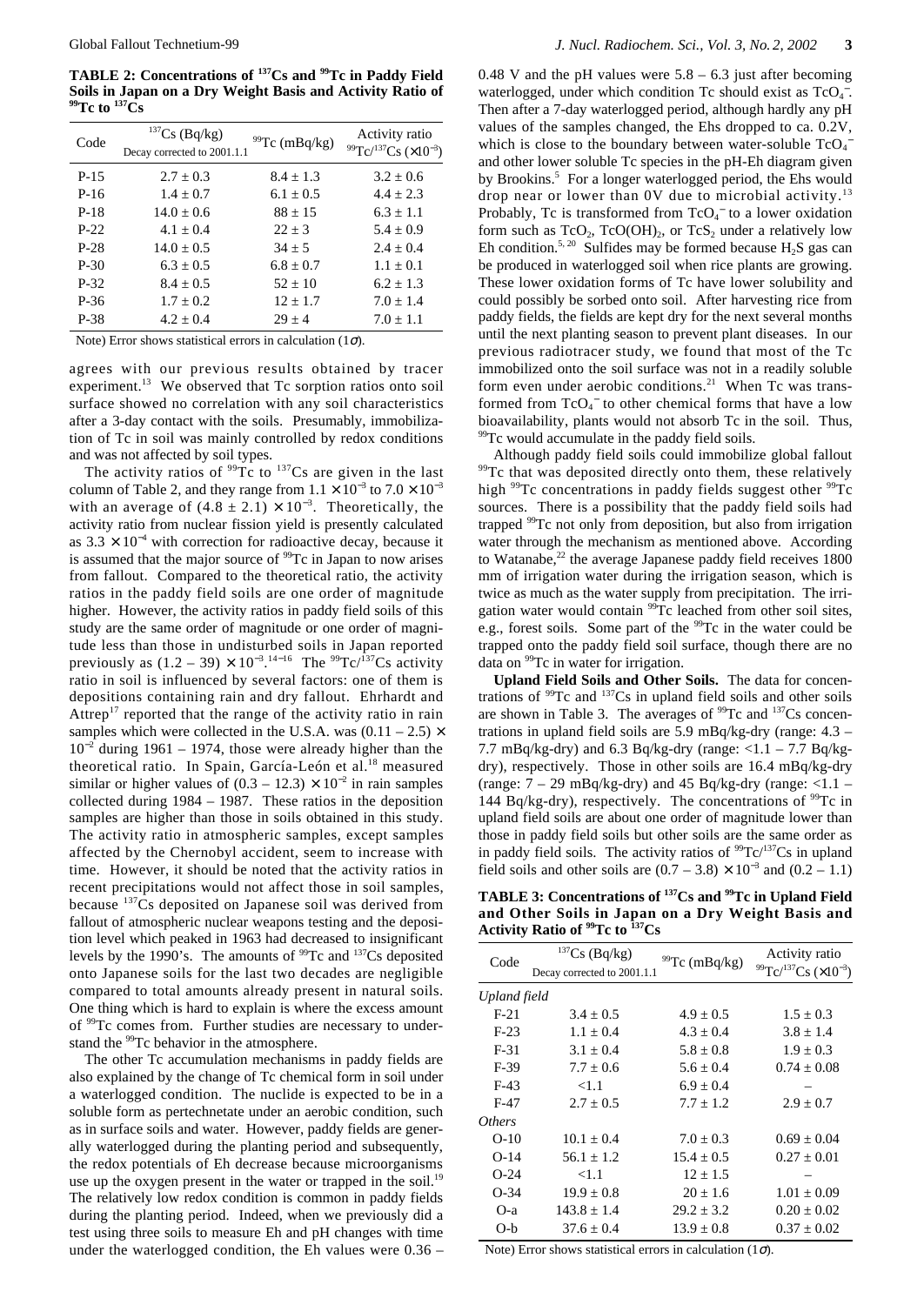$\times$  10<sup>-3</sup>, respectively, with the averages of (2.1±1.2) × 10<sup>-3</sup> and  $(5.1\pm3.4) \times 10^{-4}$ , respectively. Slightly high correlations  $(r>0.5)$  between <sup>99</sup>Tc concentrations and some soil properties, such as CEC, act-Fe, total-C, org-C, and total-N, for upland field soils and other soils are found. No correlation appears for the paddy field soils. The relation has not been explained yet, though there was a possible influence from organic matter and microorganisms in the soils.

The average activity ratios found in this study for upland field soils are seven times higher than the theoretical ratio but those for other soils are close to the theoretical one. Among the soils used in this study, the average activity ratio for paddy field soils is the highest. The ratios in paddy field soils are twice as much as those in upland field soils and one order of magnitude higher than those in other soils maybe because of different degrees of the soil reduction.<sup>13</sup> The higher or similar activity ratios found in this study as compared to the theoretical one suggest 99Tc accumulation in the soils, even under aerobic conditions. Generally, the most preferable chemical form of Tc is  $TcO<sub>4</sub>$ <sup>-</sup> which shows a small possibility for changing to a lower oxidation state or less soluble form under aerobic conditions. Also, the reported distribution coefficient (Kd) of 99Tc in Japanese soil samples generally showed low values,  $^{23, 24}$  that is, no significant Tc fixation to surface soils is expected when Tc is added as  $TcO<sub>4</sub>^-$ . Subsequently,  $TcO<sub>4</sub>^-$  is thought to migrate much faster than cations, e.g.,  $^{137}Cs^+$ , because of the highly soluble chemical form. However, the studied soils seemed to retain <sup>99</sup>Tc. It is necessary to identify chemical forms of Tc in natural soil conditions.

**Vertical distributions in undisturbed soils.** To know the details of  $99$ Tc and  $137$ Cs behaviors in other soils, 2 soil core samples were used for the measurement of vertical distributions of these radionuclides. The results are shown in Figure 2. Within 20 cm, the average activity ratios in both cores seem to be the same as the theoretical ratio. However, as it is clear from Figure 2 (a), the concentration of  $^{137}Cs$  is highest in the first 5 cm while the highest  $99Tc$  concentration is found in the 10 – 15 cm portion. The same result is found in the Figure 2

Depth / cm

(b), and, moreover,  $^{99}$ Tc is determined at a soil depth of 40 – 55cm.  $99Tc$  migrates faster than  $137Cs$ , but the difference is smaller than expected because most of the <sup>99</sup>Tc was retained in the  $0 - 20$  cm portion.

Although local reduction conditions can be seen even in the aerobic surface soil, the mechanisms of Tc sorption onto the soil should not be explained by only redox factor. Some reports suggested that the soil organic fraction would play a role in immobilization of Tc, possibly through sorption by exchange mechanisms, reduction to less soluble forms and complexation.<sup>7, 25</sup> Moreover, Morita et al.<sup>16</sup> reported that there was a relatively good relationship between <sup>99</sup>Tc concentration and soil organic matter contents. Also, we found previously that there were high correlations between carbon contents and Tc adsorption rate at an early stage of the contact.<sup>13</sup> Technetium might combine with solid organic matter. As we found in this study, some soil properties would support  $TcO<sub>4</sub>$ transformation into immobilized forms. However, the mechanism of how Tc is accumulated in the surface soil under aerobic conditions is not clear. Our results, at least, lead to a tentative conclusion that more Tc might have been fixed on soil as expected before. Further studies are needed to clarify the phenomenon of <sup>99</sup>Tc accumulation in surface soil layer, particularly, in an upland field environment.

## **REFERENCES**

- (1) A. Aarkrog, H. Dahlgaard, L. Hallstadius, E. Holm, S. Mattson, and J. Rioseco, in *Technetium in the Environment*, G. Desmet and C. Myttenaere, Eds. (Elsevier Appl. Sci. Pub., London, 1986), pp.69-78.
- (2) F. Luykx, in *Technetium in the Environment*, G. Desmet and C. Myttenaere, Eds. (Elsevier Appl. Sci. Pub., London, 1986), pp.21-27.
- (3) BNFL: *Annual Reports on Discharges and Monitoring of the Environment in the United Kingdom, 1999*, (BNFL, Cheshire, 2000), pp.164.
- (4) Japan Isotope Association: *Isotope News* **567**, 30 (2001),

Activity ratio of  $99$ Tc /  $137$ Cs





0.1 1 10 100

(b) Tsukuba

Concentrations of  $^{137}Cs$  (Bq/kg) and  $^{99}Te$  (mBq/kg)

**Figure 2.** Vertical distributions of <sup>99</sup>Tc, <sup>137</sup>Cs and the activity ratio of <sup>99</sup>Tc/<sup>137</sup>Cs in undisturbed soil core samples collected in Akita (a) and Tsukuba (b) cities, Japan. Error bar shows statistical error in calculation  $(1\sigma)$ .

30

40

55